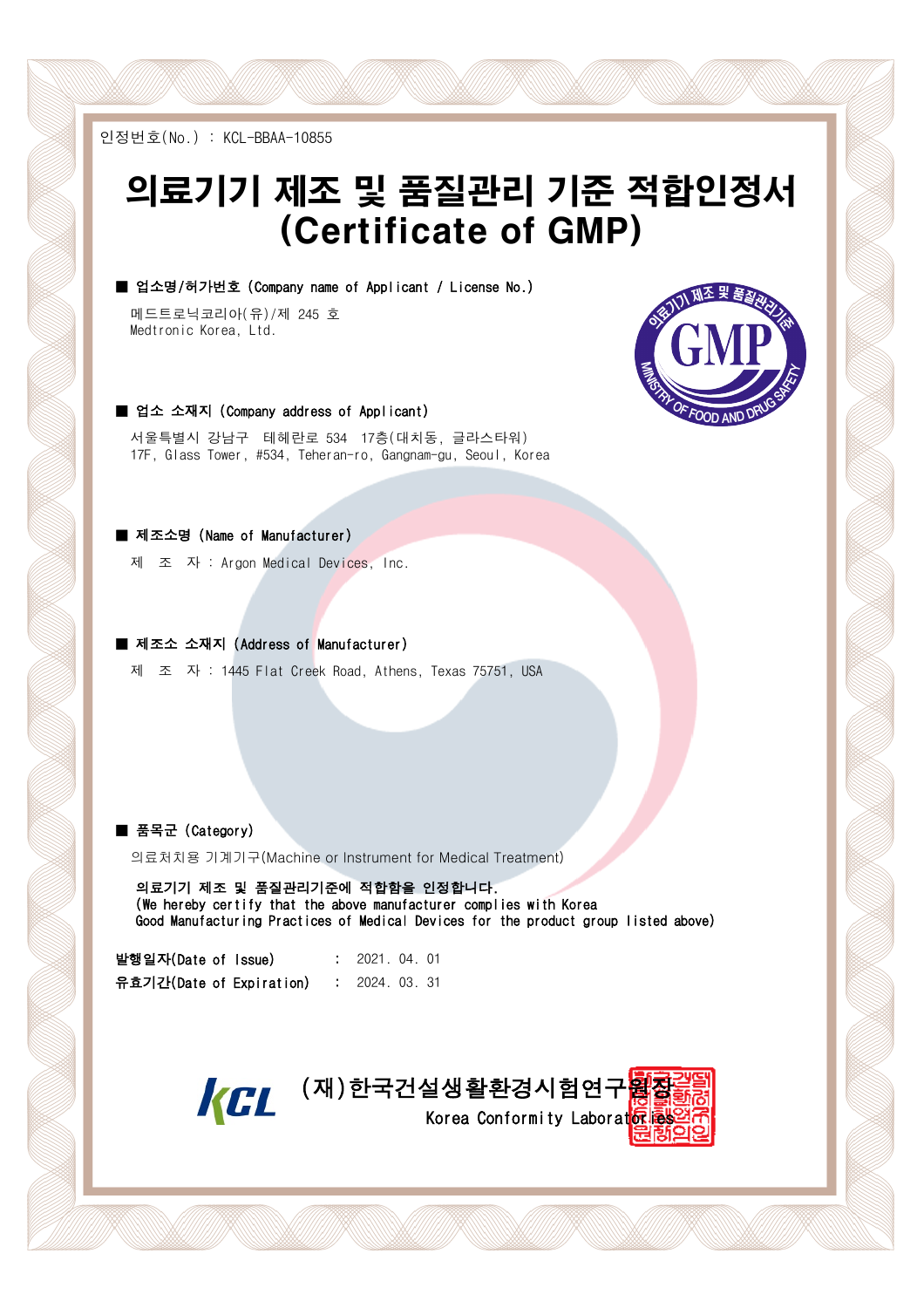| 변경 및 처분 사항 등(Changes and Administrative measures) |                      |  |  |  |
|---------------------------------------------------|----------------------|--|--|--|
| 년 월 일(Date)                                       | 용(Description)<br>LH |  |  |  |
| $2021 - 04 - 01$                                  | 정기심사                 |  |  |  |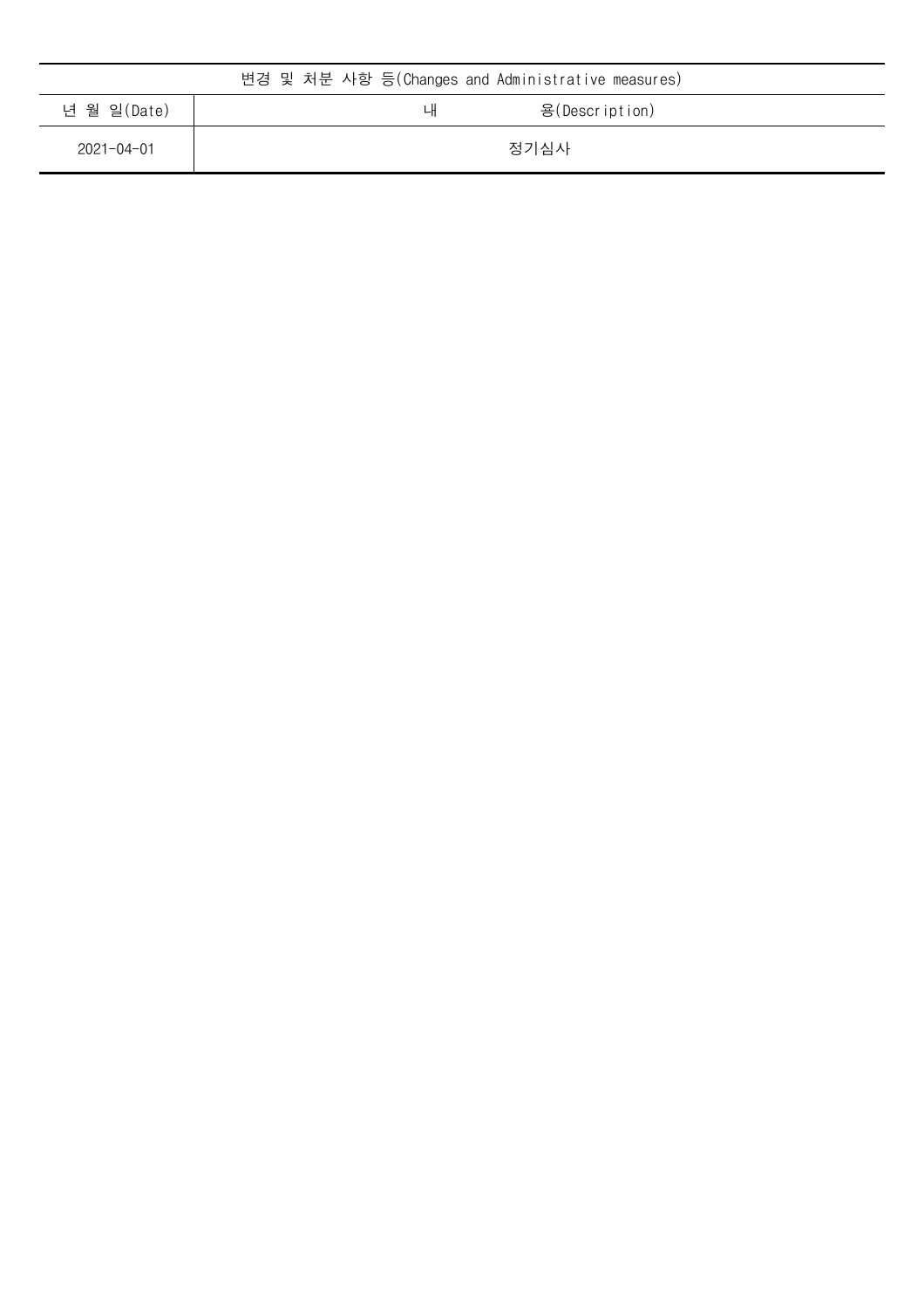## 인정번호(No.) : KCL-BBAA-10855

## [붙임1]

| 순번(NO.) | 품목군(Name of Category)                                     | НI | 고(Remarks) |
|---------|-----------------------------------------------------------|----|------------|
|         | 의료처치용 기계기구<br>Machine or Instrument for Medical Treatment |    |            |